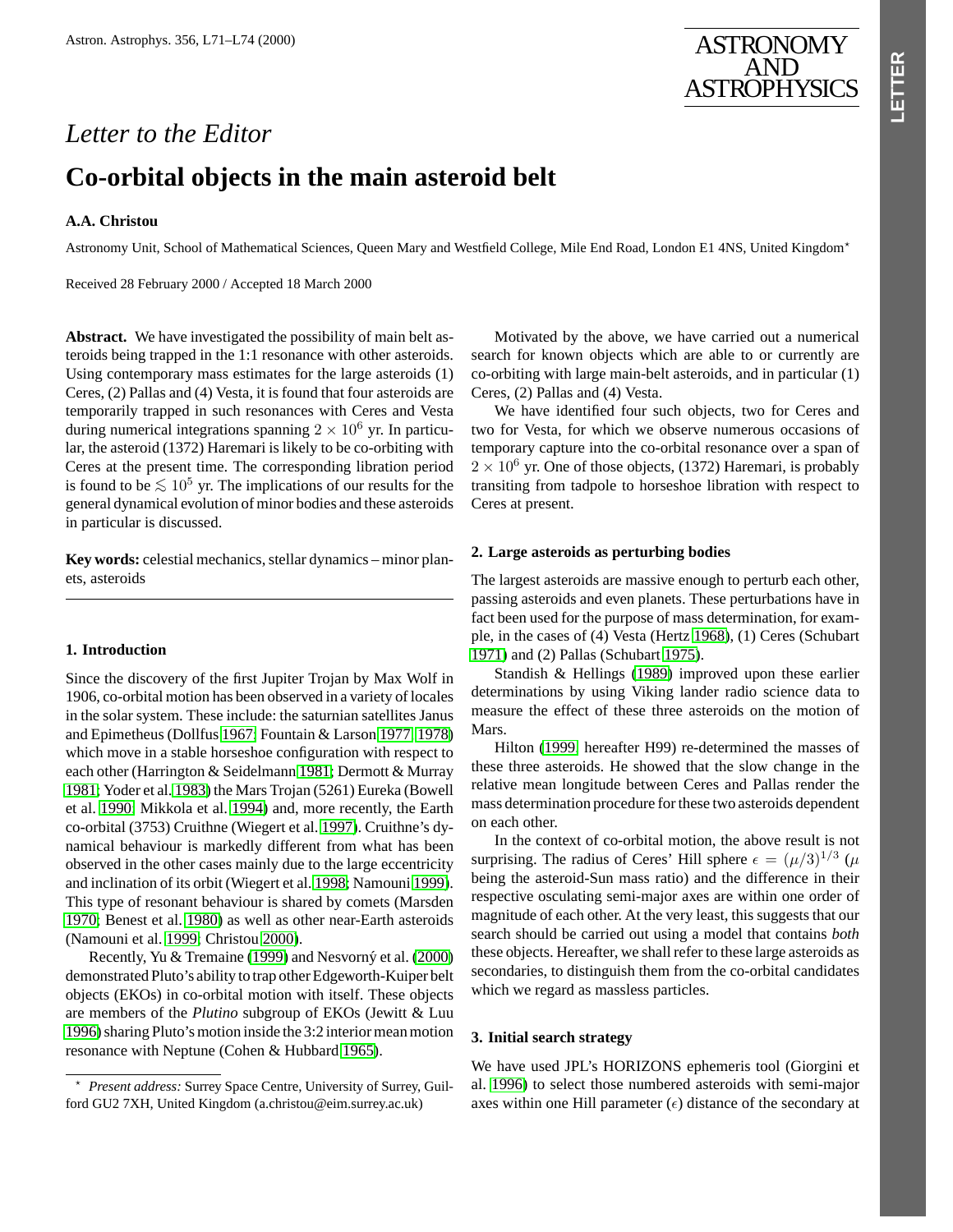<span id="page-1-0"></span>

| Table 1. Dynamical and physical parameters of the asteroids of interest in this paper. The respective secondaries are shown in bold. Columns               |
|------------------------------------------------------------------------------------------------------------------------------------------------------------|
| 2–7 give osculating elements on November 18, 1999 (JD2451500.5) as given by the Asteroid Orbital Elements Database (Bowell et al. 1994)                    |
| available electronically at <i>ftp://ftp.lowell.edu/pub/elgb/astorb.html</i> . Column 8 refers to the current formal uncertainty in the objects' position. |
| Columns 9 & 10 provide secondary mass estimates as reported by H99 and Standish & Hellings (1989) with $1-\sigma$ errors given as superscripts.            |
| The last column gives the value of Hill's parameter derived using H99's mass estimates.                                                                    |

| Object           | $\boldsymbol{a}$<br>(AU) | $\epsilon$ |       | $\omega$ | Ω      | $_{M}$<br>(°) | $1-\sigma$<br>unc. $('')$ | $\mu$ (H99)<br>$(\times 10^{10})$ | $\mu$ (SH89)<br>$(x10^{10})$ | $\epsilon$<br>$(\times 10^4)$ |
|------------------|--------------------------|------------|-------|----------|--------|---------------|---------------------------|-----------------------------------|------------------------------|-------------------------------|
| $(1)$ Ceres      | 2.76632                  | 0.0783     | 10.58 | 73.92    | 80.50  | 356.65        | 0.01                      | $4.39^{\pm0.04}$                  | $5.0^{\pm 0.2}$              | 5.27                          |
| (1372) Haremari  | 2.76586                  | 0.1494     | 16.43 | 87.81    | 327.78 | 292.87        | 0.12                      |                                   |                              | $\overline{\phantom{0}}$      |
| $(8877)$ Rentaro | 2.76604                  | 0.0924     | 2.58  | 140.95   | 331.17 | 188.69        | 0.42                      |                                   |                              |                               |
| $(2)$ Pallas     | 2.77235                  | 0.2296     | 34.85 | 310.26   | 173.20 | 343.46        | 0.02                      | $1.59^{\pm0.05}$                  | $1.4^{\pm 0.2}$              | 3.76                          |
| $(4)$ Vesta      | 2.36153                  | 0.0900     | 7.13  | 149.60   | 103.95 | 328.93        | 0.01                      | $1.69^{\pm0.11}$                  | $1.5^{\pm 0.3}$              | 3.83                          |
| (855) Newcombia  | 2.36118                  | 0.1802     | 10.91 | 232.78   | 17.47  | 336.21        | 0.13                      |                                   |                              |                               |
| (4608) 1988 BW3  | 2.36210                  | 0.2193     | 7.45  | 202.38   | 203.41 | 138.64        | 0.08                      |                                   |                              |                               |

the epoch JD2451500.5. This procedure yielded 23 asteroids for Ceres, 6 for Pallas and 17 for Vesta. The candidate asteroids were then integrated backwards and forwards, progressively increasing the timespan of the integratio[ns from](#page-3-0)  $10^4$  to  $10^5$  yr guided by the expected conjunction period  $T_{\text{conj}} \geq 4\pi/(3n\epsilon)$ with the secondary  $(n$  is the mean motion).

The integration method employed was a 12th order Runge– Kutta–Nystrom (RKN) (Dormand et al. 1987) with an output step of 40 yr.

#### **4. Results**

#### *4.1. Co-orbiting asteroids*

Progressive elimination of candidates reduced the list size to four (Table 1). One of these asteroids, (1372) Haremari, exhibits horseshoe libration with Ceres in the immediate future with a period of  $\sim 10^5$  yr. For the remainder of the sample, namely (855) Newcombia, (4608) 1988 BW3 and (8877) Rentaro, the relative mean longitude  $\Delta \lambda = \lambda_{\text{asteroid}} - \lambda_{\text{secondary}}$  circulated with a period of the same order. Extended integrations of these asteroids for  $\pm 10^6$  yr showed that they all undergo periods where  $\Delta\lambda$  is involved in horseshoe or tadpole libration.

In order to assert the reality of this result we have carried out a large num[ber of t](#page-3-0)hese extended integrations using a variety of physical models and also two different integration schemes, the RKN method already mentioned and the SWIFT RMVS3 symplectic integration code available in the public domain (Levison & Duncan 1994). The model of the Solar System that we employed included all planets from Venus to Neptune.

We have integrated the motion of the Ceres candidates

- **–** using the two different mass estimates for Ceres reported in Standish & Hellings (1989) and H99 given in Table 1.
- **–** with and without perturbations by Pallas using the mass estimate reported in H99.

For the integrations involving the Vesta candidates we have included Ceres and Pallas with masses from H99. Due to the large uncertainty in the mass of Vesta we have carried out tests using both the formal mass estimate and a reduced Vesta mass which

results from subtracting three standard deviations from the former. In all of our  $10^6$  yr integrations we find the energy constant to be preserved down to 1 part in  $10^{10}$ . This implies that the motion of the large asteroids – crucial for the purposes of this study – does not suffer from significant numerical dissipation.

#### *4.2. General comments*

In this and the following section we concern ourselves with a phenomenological study of the asteroids' motion. A detailed analysis of the underlying dynamics is currently under progress and will be reported in a forthcoming paper. The two Ceres coorbitals execute multiple librations of the horseshoe or tadpole type while the objects associated with Vesta less so, presumably due to Vesta's smaller mass. In all cases, these temporary librations appear in  $\sim 90\%$  of our  $10^6$  yr integrations up to this point.

It is observed that the variations introduced in our dynamical model as described in the previous section do not affect the overall efficiency of resonance capture; the time spent in the resonance as a fraction of the integration timespan does not change appreciably. However, the addition of Pallas in particular causes small changes in the time series of  $\Delta\lambda$  for the Ceres co-orbitals which propagate with time and become noticeable typically  $\sim 2 \times 10^5$  yr after the beginning of each integration. These result in the history of resonant libration (horseshoe or tadpole) to be different between the two models from that point onward un[til the](#page-3-0) end of the integratio[n. The](#page-3-0) introduced variations in the mass of Vesta have a similar effect on the motion of the co-orbitals of that asteroid.

Regarding the dynamical studies of the Plutinos by Yu & Tremaine (1999) and Nervorný et al. (2000) we note two significant differences between the respective dynamical regimes.

In the case of the Plutinos the main external forcing is due to the 3:2 mean motion resonance with Neptune and the Kozai resonance. Here the leading perturb[ation is](#page-3-0) the planetary secular forcing. Moreover, in our case the co-orbital and forcing periods are not well separated. This last feature of the dynamics may present problems for secular theories which assume adiabatic invariance as, for example, Morais (1999).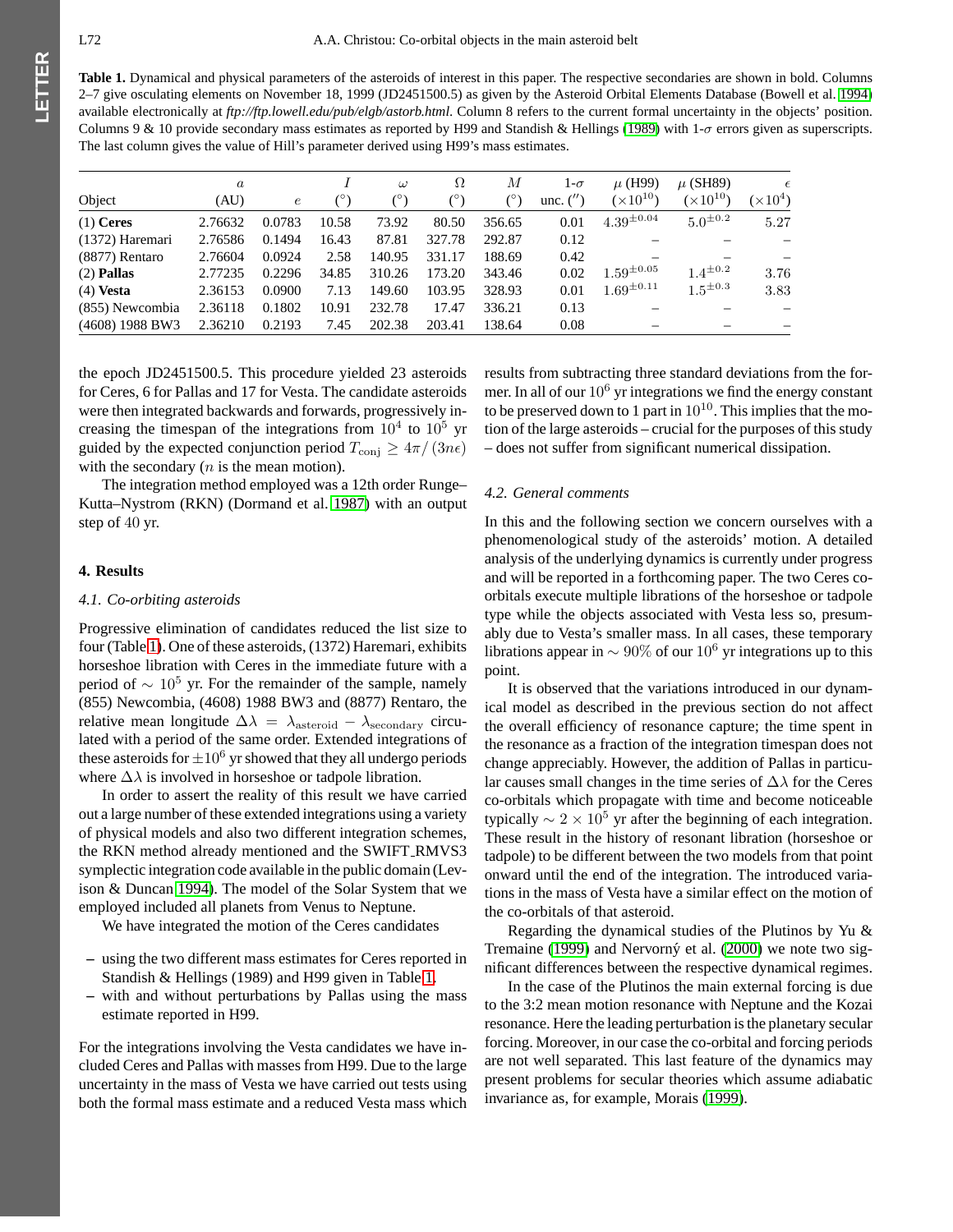#### *4.3. The motion of (1372) Haremari*

The integrations corresponding to the nominal orbit of one of the asteroids, (1372) Haremari, exhibited libration into the 1:1 resonance with Ceres at the present epoch. The relative mean longitude of the asteroid at present is close to 180°.

It is of interest to determine the sensitivity of the present dynamical state of Haremari on the observational unc[ert](#page-1-0)ainties of its orbit. To this end, we have generated 6 dynamical "clones" of the asteroid (denoted by  $\pm X$ ,  $\pm Y$ ,  $\pm Z$ ) by adding and subtracting to its initial spatial co-ordinates a quantity equal to 3 times its  $1 - \sigma$  ephemeris uncertainty given in Table 1. These clones were then integrated with the RKN code for  $\pm 10^6$  yr using a dynamical model which included all 8 major planets as well as Ceres, Pallas and Vesta. A similar method was used by Michel (1997) in his integrations of the near-Earth asteroid (4660) Nereus.

It was found that out of the 7 integrated clones (6 plus the nominal orbit) only one did not librate in the immediate past while all clones are co-orbiting with Ceres in the immediate future. In all cases, the asteroid resides in the resonance for at least 50% of the integrated timespan. Thus it appears highly probable that this asteroid is presently a Ceres co-orbital.

The general characteristics of the resonant motion may be demonstrated by an example. Fig 1 shows the evolution of the relative semimajor axis  $a_r = (a_{1372} - a_{\text{Ceres}})/a_{\text{Ceres}}$  and the relative mean longitude corresponding to clone -X as a function of time.

The clone transits from tadpole (libration of  $\Delta\lambda$  near  $-60^{\degree}$ )to horseshoe motion (Δλ avoiding the secondary at  $0^{\degree}$ ). The residence interval in each libration mode is several times  $10^5$  yr while the libration period varies between  $6 \times 10^4$  and  $9 \times 10^4$  yr. A further two of the clones undergo the same transition near  $t = 0$  leading us to suspect that this may be the most likely evolution for the actual asteroid.

Note that the oscillation of  $a_r$  that accompanies this type of motion is *not* symmetric with respect to  $a_r = 0$ . Instead, the axis of symmetry appears to be displaced upwards by  $2 \times 10^{-5}$ . We have also noted a smaller negative displacement in the case of (8877) Rentaro. No such asymmetry is visible in our integrations of the Vesta co-orbitals.

We have systematically eliminated a number of possible causes for this asymmetry such as the effects of Pallas, a numerical artifact due to the sparse sampling or indirect pe[rtubat](#page-3-0)ions by Jupiter. We believe the explanation lies with the differential precession of the longitude of pericentre  $\varpi$  between the asteroids and their respective secondaries. A similar situation arises in the presence of an oblate central body (Greenberg 1981).

The respective periods of circulation are 35, 21 and  $24 \times 10^3$ yr for (1372) Haremari, (8877) Rentaro and (1) Ceres while those for (855) Newcombia, (4608) 1988 BW3 and (4) Vesta are 37, 36 and  $35 \times 10^3$  yr respectively. Application of Kepler's third law yields differences in  $a_r$  of  $4\times10^{-5}$  for (1372),  $-2\times10^{-5}$  for  $(8877)$ ,  $3 \times 10^{-6}$  for  $(855)$  and  $6 \times 10^{-7}$  for  $(4608)$  which agrees in relative size and sign with the observed asymmetries but only within a factor of two. Thus, although this line of investigation

-4 -3 -2 -1 0 1 2 3 4 5 -120  $-60$  $\epsilon$ 60 120 time  $(\times 10^5 \text{ yr})$  $\lambda_{1372}$  - $-\lambda_{\text{Ceres}}$  (deg.) **Fig. 1.** Dynamical evolution of clone -X corresponding to asteroid

-4 -3 -2 -1 0 1 2 3 4 5

(1372) Haremari over a timespan of  $9 \times 10^5$  yr. Displayed quantities are the semi-major exis (top panel) and mean longitude (bottom panel) relative to the secondary.

appears promising, more work is clearly needed to ascertain the mechanism giving rise to this feature.

#### **5. Discussion**

-2.0 -1.5 -1.0  $-0.5$ 0 0.5 1.0 1.5 2.0

 $a_r$  $(1)$ −4

This work has demonstrated that large asteroids such as (1) Ceres or (4) Vesta can maintain smaller asteroids in the coorbital resonance at least temporarily.

One may wonder whether such capture is possible or even significant for interplanetary matter in a broader size spectrum. In view of the many unknowns of this problem – to be clarified by [more](#page-3-0) detailed work [– the](#page-3-0) following should be regarded as possibilities to be investigated rather than definitive statements.

Collisionally generated dust grains can be temporarily captured in mean motion resonances with planets (Dermott et al. 1994; Liou & Zook 1995). However, the narrow width of the resonant regions combined wi[th the](#page-3-0) long libration periods for the cases examined here would argue against resonant capture.

On the other hand, the Yarkovsky effect operating on metresized fragments (e.g. Bottke et al. 1998) should make capture possible for a non-negligible fraction of the existing [popul](#page-3-0)ation.

For the asteroi[ds in t](#page-3-0)he size range investigated here, migration towards the co-orbital resonance may be induced by slow diffusive processes known to operate in the main belt such as three-body resonances (Nesvorný & Morbidelli 1998; Morbidelli & Nesvorný 1999). For example, in the inner planet region, an observed slow migration of the semi-major axis of asteroids leads to their temporary capture into the 1:1 resonance with Earth and Venus (Christou 2000).

Thus, the present dynamical state of those main belt asteroids as revealed in this work does not necessarily support a genetic relationship with their secondaries. The same conclusion is reached by inspection of their respective proper elements